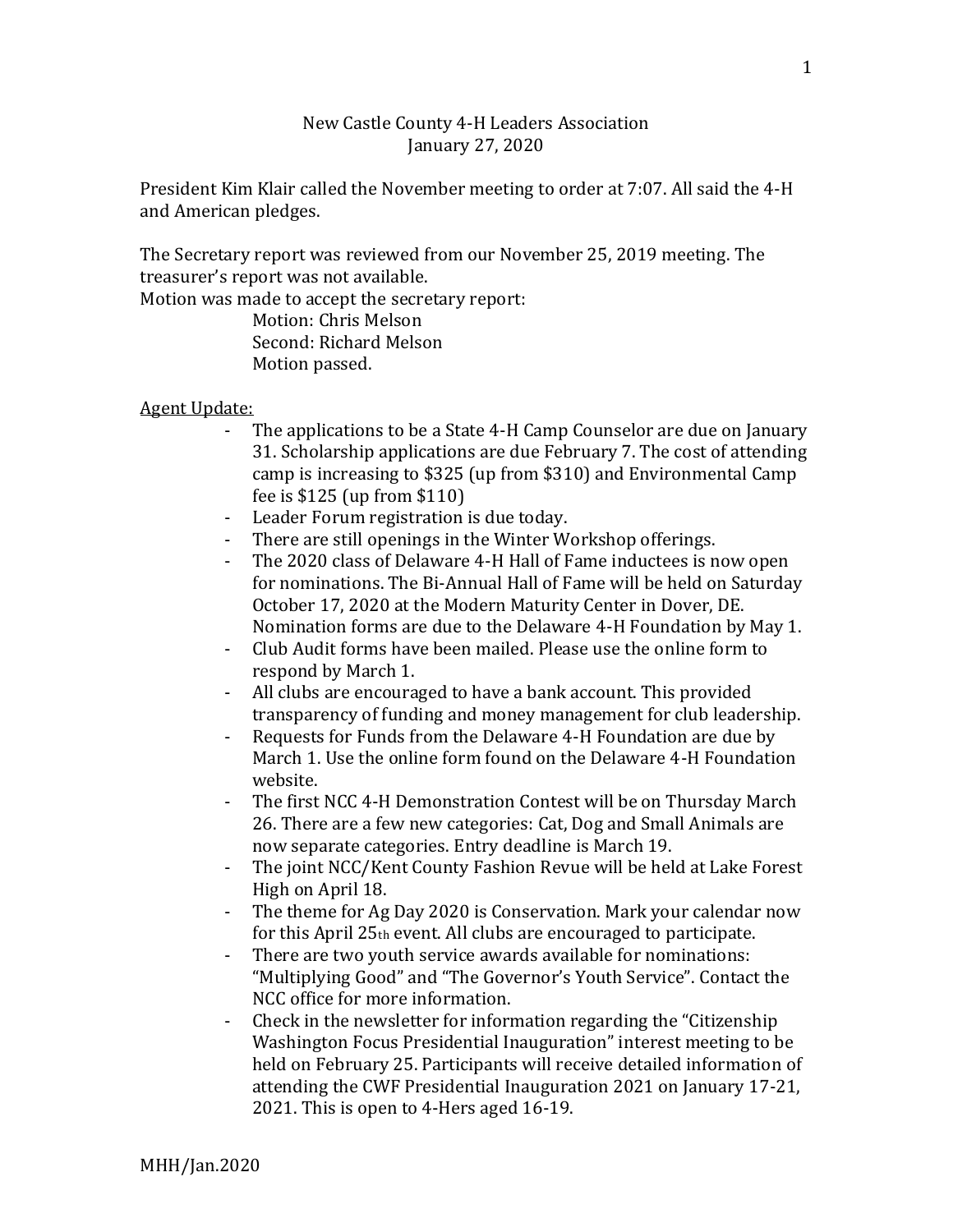- The NCC and State 4-H offices are looking or help with several programs:
	- o Botvins (Monday and Friday. Must have a car)
	- o Embryology (Monday and Friday. Must have a car)
	- o Financial Literacy
	- o Outreach Program (connecting 4-H Resources to new audiences)
	- o Camp Intern
- The State 4-H office is looking for suggestions to spend the \$10,000 earned from the Raise Your Hand for 4-H campaign. Suggestion from Richard Melson was to pay for Delaware 4-Hers entry in to Longwood Gardens for a joint endeavor of Photography, Horticulture and other related project areas.
- Jenny Trunfio is leading a Super Bowl grid sheet for the upcoming Super Bowl. Sales will benefit the NCC Exchange Group.
- There will be a State 4-H Indoor Archery Championship on March 21st. Register you 4-Hers now.
- April 18th will be the State Legislative day.
- The Sussex 4-H Exchange Group is raffling off a Freezer full of food as a fundraiser. Contact the Sussex County 4-H office for more information.
- Operation Christmas Child is looking for February donations.

## Old Business:

- 1. The Operation Christmas Child field trip went well. This event will be held each year in December.
- 2. National 4-H Congress was a success.
- 3. The December 7 Hippology Contest and the Winter Fun Day went well. Many 4-Hers participated.
- 4. The State 4-H Ice Skating Party was held on December 27 and was a great success. The bumper iceboats were a big hit.
- 5. The Favorite Foods and Judging trainings went will with about 10 participants. The Route 9 4-Hers, a newly formed club, did quite well.
- 6. The joint Kent and NCC Jr. Leader Weekend at Cape Henlopen State Park was a great success. Twenty-seven 4-Hers participated. The plan is to have this weekend be a joint venture again next year.
- 7. The annual Favorite Foods Contest went well as well as the Photography Contest. Over 45 4-Hers participated.

New Business:

- 8. The State 4-H Leader Forum will be held on Saturday February 1, at Polytech High School in Dover. It begins at 9:00am.
- 9. State Teen Conference will be held on February 8-9 on the U of D Campus.
- 10. Our next NCC Links meeting will be on Tuesday February 11 at 7:00 in the NCC 4-H office meeting room.
- 11. The National Healthy Living Summit will be held on February 13-16 at the National 4-H Center in Washington, DC.